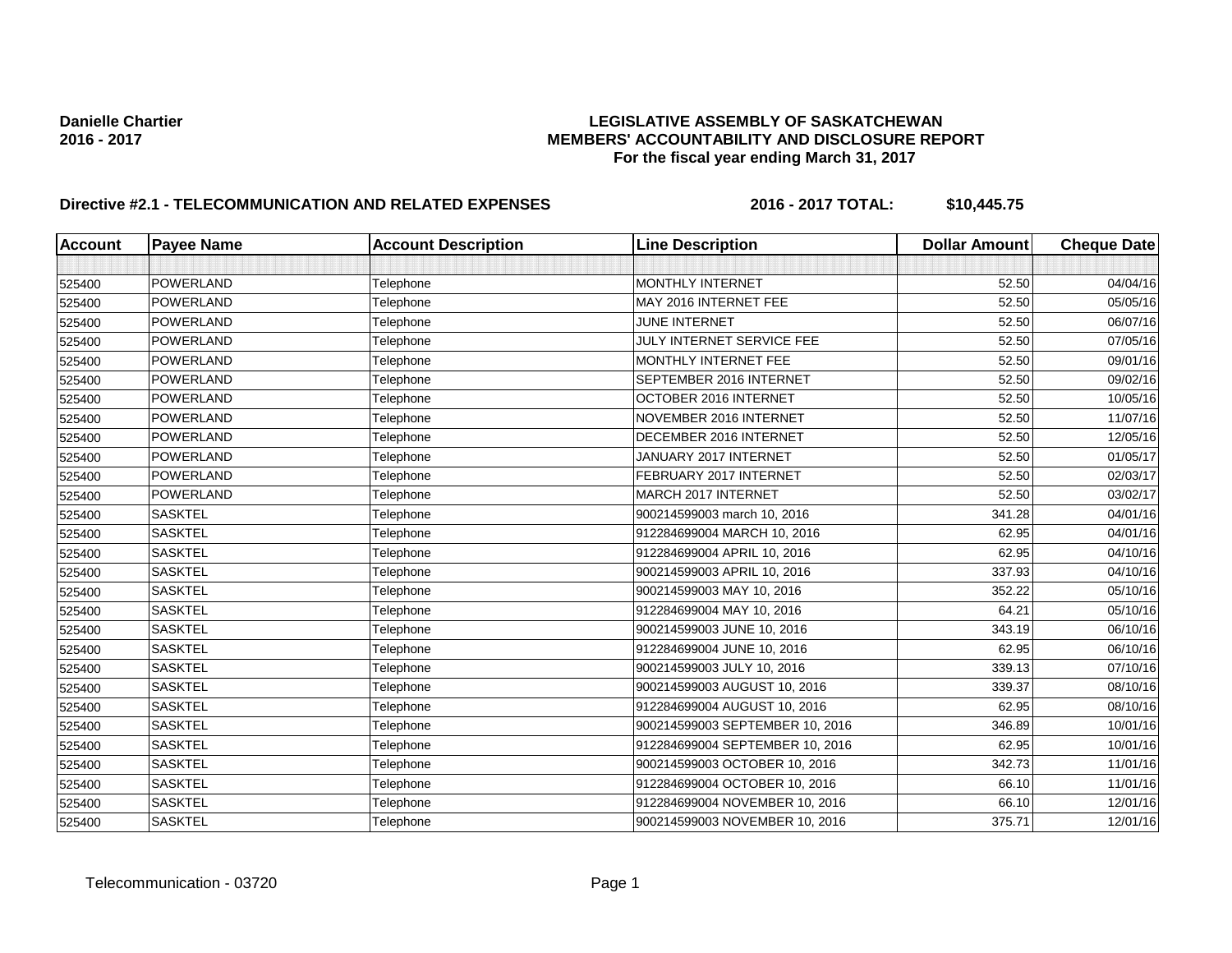### Danielle Chartier<br>**Danielle Chartier LEGISLATIVE ASSEMBLY OF SASKATCHEWAN**<br>MEMBERS' ACCOUNTABILITY AND DISCLOSURE REF **2016 - 2017 MEMBERS' ACCOUNTABILITY AND DISCLOSURE REPORT For the fiscal year ending March 31, 2017**

| <b>Account</b> | <b>Payee Name</b> | <b>Account Description</b> | <b>Line Description</b>                        | <b>Dollar Amount</b> | <b>Cheque Date</b> |
|----------------|-------------------|----------------------------|------------------------------------------------|----------------------|--------------------|
|                |                   |                            |                                                |                      |                    |
| 525400         | <b>SASKTEL</b>    | Telephone                  | 912284699004 DECEMBER 10, 2016                 | 66.10                | 12/10/16           |
| 525400         | <b>SASKTEL</b>    | Telephone                  | 900214599003 DECEMBER 10, 2016                 | 348.19               | 12/10/16           |
| 525400         | <b>SASKTEL</b>    | Telephone                  | 912284699004 JANUARY 10, 2017                  | 66.10                | 01/10/17           |
| 525400         | <b>SASKTEL</b>    | Telephone                  | 900214599003 JANUARY 10, 2017                  | 370.00               | 01/10/17           |
| 525400         | <b>SASKTEL</b>    | Telephone                  | 912284699004 FEBRUARY 10, 2017                 | 66.10                | 02/10/17           |
| 525400         | <b>SASKTEL</b>    | Telephone                  | 900214599003 FEBRUARY 10, 2017                 | 359.92               | 02/10/17           |
| 525400         | <b>SASKTEL</b>    | Telephone                  | 900214599003 MARCH 10, 2017                    | 356.04               | 03/10/17           |
| 525400         | <b>SASKTEL</b>    | Telephone                  | 912284699004 MARCH 10, 2017                    | 66.10                | 03/10/17           |
| 525430         | <b>SASKTEL</b>    | Cell Phones                | 232965588006 FEBRUARY 29/16                    | 54.42                | 04/01/16           |
| 525430         | <b>SASKTEL</b>    | <b>Cell Phones</b>         | 232965588006 MARCH 29/16                       | 54.42                | 04/01/16           |
| 525430         | <b>SASKTEL</b>    | Cell Phones                | 232965588006 APRIL 29, 2016                    | 55.51                | 05/01/16           |
|                |                   |                            | RTV - D. CHARTIER PERSONAL USAGES              |                      |                    |
| 525430         | <b>SASKTEL</b>    | <b>Cell Phones</b>         | OF CELL                                        | (10.60)              | 05/12/16           |
| 525430         | <b>SASKTEL</b>    | Cell Phones                | 912284699004 JULY 10, 2016                     | 62.95                | 07/10/16           |
|                |                   |                            | RTV - D. CHARTIER PERSONAL CALLS -             |                      |                    |
| 525430         | <b>SASKTEL</b>    | <b>Cell Phones</b>         | <b>JUN/16</b>                                  | (10.39)              | 07/15/16           |
| 525430         | <b>SASKTEL</b>    | Cell Phones                | 232965588006 JULY 29, 2016                     | 5.76                 | 08/01/16           |
| 525430         | <b>SASKTEL</b>    | Cell Phones                | 232965588006 AUGUST 29, 2016                   | 54.42                | 09/01/16           |
| 525430         | <b>SASKTEL</b>    | Cell Phones                | 232965588006 SEPTEMBER 29, 2016                | 82.71                | 10/01/16           |
|                | <b>SASKTEL</b>    | <b>Cell Phones</b>         | RTV - D. CHARTIER - PERSONAL USAGES<br>OF CELL |                      | 10/07/16           |
| 525430         |                   |                            |                                                | (10.94)              |                    |
| 525430         | <b>SASKTEL</b>    | <b>Cell Phones</b>         | 232965588006 OCTOBER 29, 2016                  | 54.42                | 11/01/16           |
| 525430         | <b>SASKTEL</b>    | Cell Phones                | 232965588006 NOVEMBER 29, 2016                 | 54.42                | 12/01/16           |
| 525430         | <b>SASKTEL</b>    | <b>Cell Phones</b>         | RTV - D. CHAARTIER - PERSONAL CALLS            | (20.78)              | 12/22/16           |
| 525430         | <b>SASKTEL</b>    | Cell Phones                | 232965588006 DECEMBER 29, 2016                 | 54.42                | 01/01/17           |
| 525430         | <b>SASKTEL</b>    | Cell Phones                | RTV-D CHARTIER PERSONAL CELL<br><b>USAGE</b>   | (10.40)              | 01/23/17           |
| 525430         | <b>SASKTEL</b>    | <b>Cell Phones</b>         | 232965588006 JANUARY 29, 2017                  | 55.51                | 02/01/17           |
| 525430         | <b>SASKTEL</b>    | <b>Cell Phones</b>         | 232965588006 FEBRUARY 28, 2017                 | 54.42                | 03/01/17           |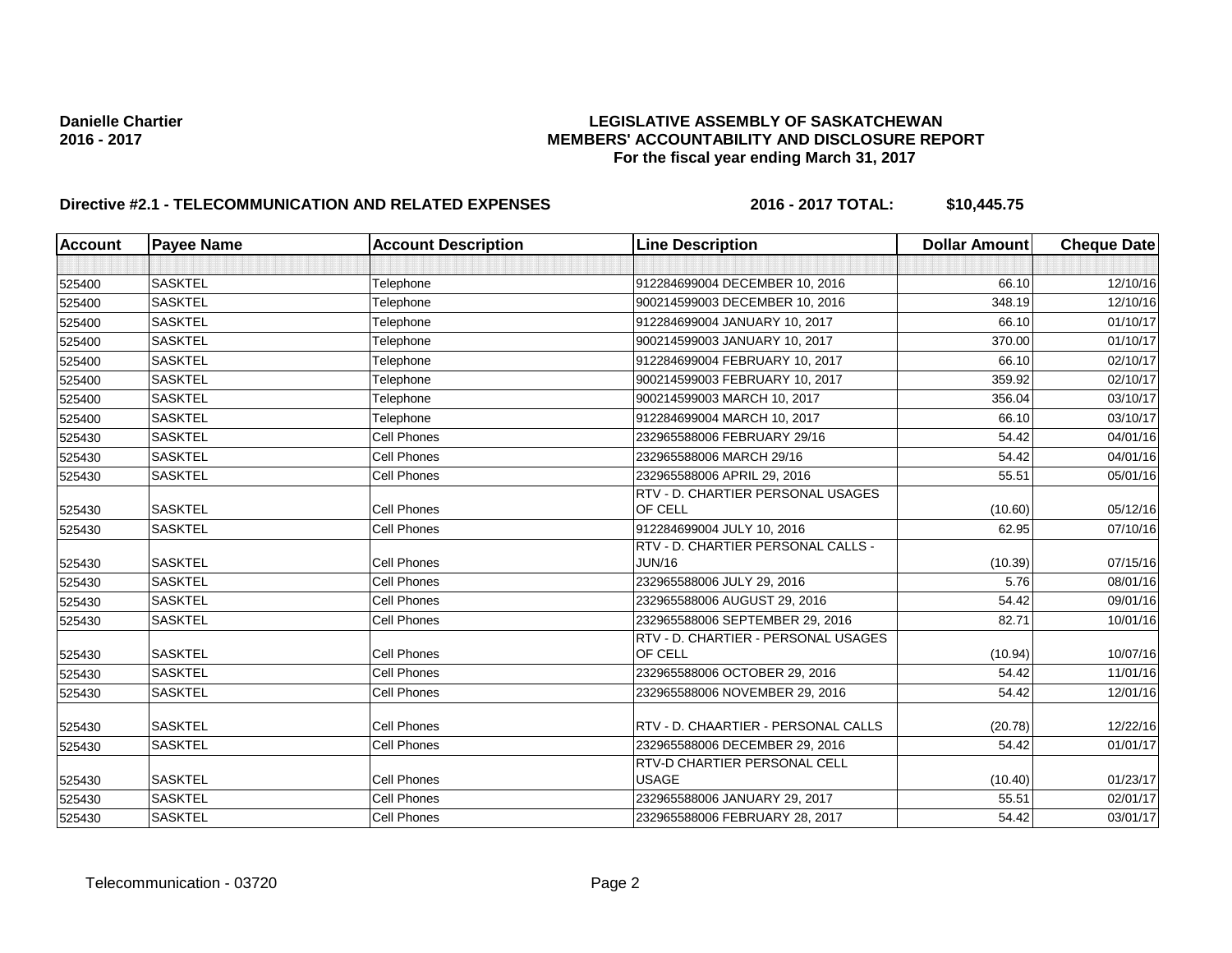### Danielle Chartier<br>**Danielle Chartier LEGISLATIVE ASSEMBLY OF SASKATCHEWAN**<br>MEMBERS' ACCOUNTABILITY AND DISCLOSURE REF **MEMBERS' ACCOUNTABILITY AND DISCLOSURE REPORT For the fiscal year ending March 31, 2017**

| <b>Account</b> | <b>Payee Name</b>      | <b>Account Description</b>           | <b>Line Description</b>          | <b>Dollar Amount</b> | <b>Cheque Date</b> |
|----------------|------------------------|--------------------------------------|----------------------------------|----------------------|--------------------|
|                |                        |                                      |                                  |                      |                    |
|                |                        |                                      | WEB HOSTING JANUARY 2017-JANUARY |                      |                    |
| 528500         | BLACKSUN INC.          | Web Site Development and Maint Costs | 2018                             | 188.87               | 01/01/17           |
| 528500         | WHOLE WHEAT WEB DESIGN | Web Site Development and Maint Costs | <b>WEBSITE MAINTENANCE</b>       | 31.50                | 05/02/16           |
| 528500         | WHOLE WHEAT WEB DESIGN | Web Site Development and Maint Costs | <b>WEBSITE MAINTENANCE</b>       | 47.25                | 07/01/16           |
| 529020         | <b>SASKTEL</b>         | <b>Security Monitoring Contracts</b> | 900214599003 march 10, 2016      | 32.95                | 04/01/16           |
| 529020         | <b>SASKTEL</b>         | <b>Security Monitoring Contracts</b> | 900214599003 APRIL 10, 2016      | 32.95                | 04/10/16           |
| 529020         | <b>SASKTEL</b>         | <b>Security Monitoring Contracts</b> | 900214599003 MAY 10, 2016        | 32.95                | 05/10/16           |
| 529020         | <b>SASKTEL</b>         | <b>Security Monitoring Contracts</b> | 900214599003 JULY 10, 2016       | 32.95                | 07/10/16           |
| 529020         | <b>SASKTEL</b>         | <b>Security Monitoring Contracts</b> | 900214599003 AUGUST 10, 2016     | 32.95                | 08/10/16           |
| 529020         | <b>SASKTEL</b>         | <b>Security Monitoring Contracts</b> | 900214599003 SEPTEMBER 10, 2016  | 32.95                | 10/01/16           |
| 529020         | <b>SASKTEL</b>         | <b>Security Monitoring Contracts</b> | 900214599003 OCTOBER 10, 2016    | 32.95                | 11/01/16           |
| 529020         | <b>SASKTEL</b>         | <b>Security Monitoring Contracts</b> | 900214599003 DECEMBER 10, 2016   | 112.95               | 12/10/16           |
| 529020         | <b>SASKTEL</b>         | <b>Security Monitoring Contracts</b> | 900214599003 JANUARY 10, 2017    | 32.95                | 01/10/17           |
| 529020         | <b>SASKTEL</b>         | <b>Security Monitoring Contracts</b> | 900214599003 FEBRUARY 10, 2017   | 32.95                | 02/10/17           |
| 529020         | <b>SASKTEL</b>         | <b>Security Monitoring Contracts</b> | 900214599003 MARCH 10, 2017      | 32.95                | 03/10/17           |
| 530600         | <b>SASKTEL</b>         | Placement - Tender Ads               | 900214599003 march 10, 2016      | 201.90               | 04/01/16           |
| 530600         | <b>SASKTEL</b>         | Placement - Tender Ads               | 900214599003 APRIL 10, 2016      | 201.90               | 04/10/16           |
| 530600         | <b>SASKTEL</b>         | Placement - Tender Ads               | 900214599003 MAY 10, 2016        | 201.90               | 05/10/16           |
| 530600         | <b>SASKTEL</b>         | Placement - Tender Ads               | 900214599003 JUNE 10, 2016       | 201.90               | 06/10/16           |
| 530600         | <b>SASKTEL</b>         | Placement - Tender Ads               | 900214599003 JULY 10, 2016       | 201.90               | 07/10/16           |
| 530600         | <b>SASKTEL</b>         | Placement - Tender Ads               | 900214599003 AUGUST 10, 2016     | 201.90               | 08/10/16           |
| 530600         | <b>SASKTEL</b>         | Placement - Tender Ads               | 900214599003 SEPTEMBER 10, 2016  | 201.90               | 10/01/16           |
| 530600         | <b>SASKTEL</b>         | Placement - Tender Ads               | 900214599003 OCTOBER 10, 2016    | 201.90               | 11/01/16           |
| 530600         | <b>SASKTEL</b>         | Placement - Tender Ads               | 900214599003 NOVEMBER 10, 2016   | 201.90               | 12/01/16           |
| 530600         | <b>SASKTEL</b>         | Placement - Tender Ads               | 900214599003 DECEMBER 10, 2016   | 201.90               | 12/10/16           |
| 530600         | <b>SASKTEL</b>         | Placement - Tender Ads               | 900214599003 JANUARY 10, 2017    | 201.90               | 01/10/17           |
| 530600         | <b>SASKTEL</b>         | Placement - Tender Ads               | 900214599003 FEBRUARY 10, 2017   | 201.90               | 02/10/17           |
| 530600         | <b>SASKTEL</b>         | Placement - Tender Ads               | 900214599003 MARCH 10, 2017      | 201.90               | 03/10/17           |
| 565200         | <b>SASKTEL</b>         | Office Furniture and Equipment - Exp | 900214599003 JUNE 10, 2016       | 539.60               | 06/10/16           |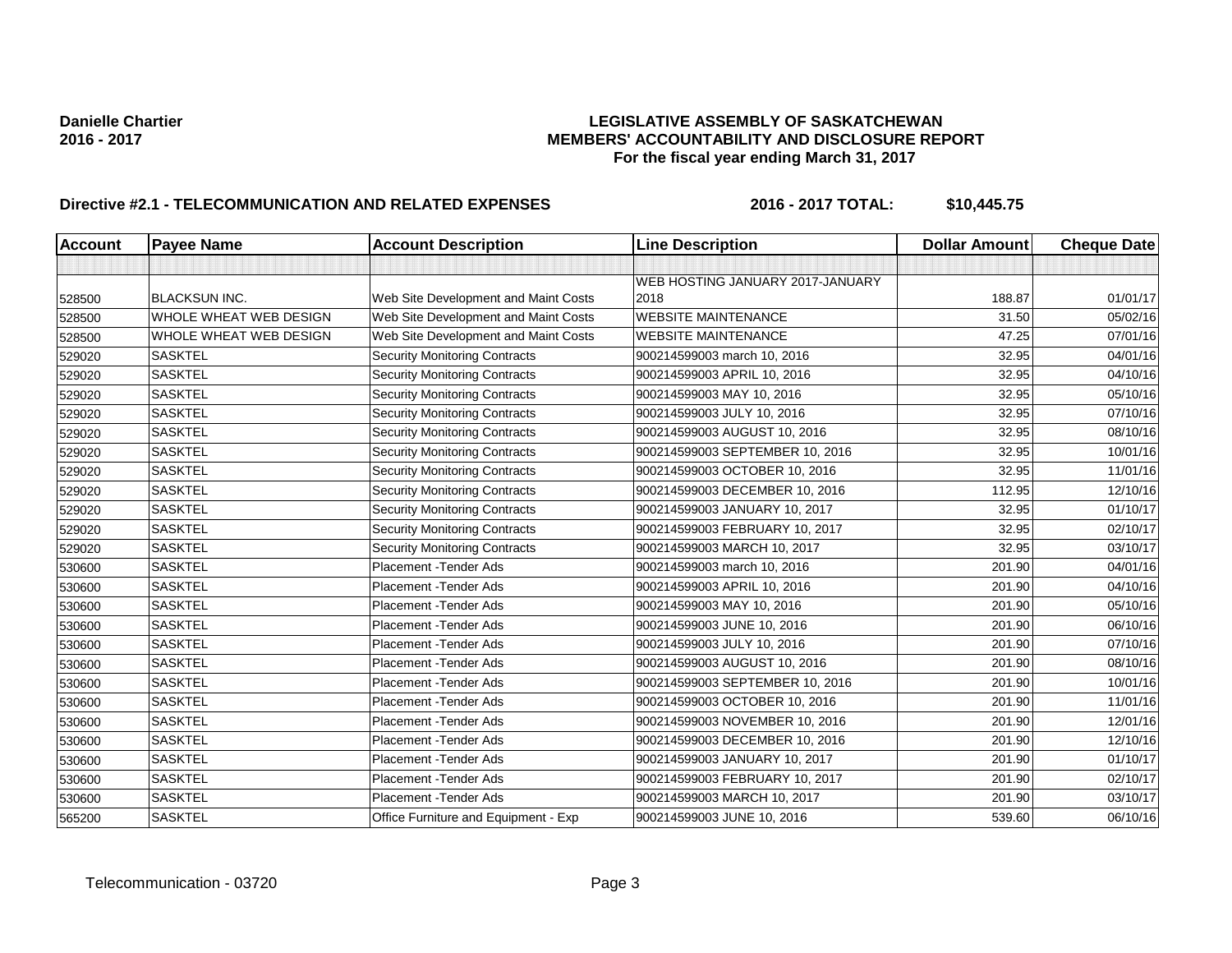### Danielle Chartier<br>**Danielle Chartier LEGISLATIVE ASSEMBLY OF SASKATCHEWAN**<br>MEMBERS' ACCOUNTABILITY AND DISCLOSURE REF **2016 - 2017 MEMBERS' ACCOUNTABILITY AND DISCLOSURE REPORT For the fiscal year ending March 31, 2017**

| <b>Account</b> | <b>IPavee Name</b> | <b>Account Description</b>                  | Line Description                 | Dollar Amount | <b>Cheque Date</b> |
|----------------|--------------------|---------------------------------------------|----------------------------------|---------------|--------------------|
|                |                    |                                             |                                  |               |                    |
| 565200         | <b>SASKTEL</b>     | <b>Office Furniture and Equipment - Exp</b> | 900214599003 JUNE 10.<br>10.2016 | 32.95         | 06/10/16           |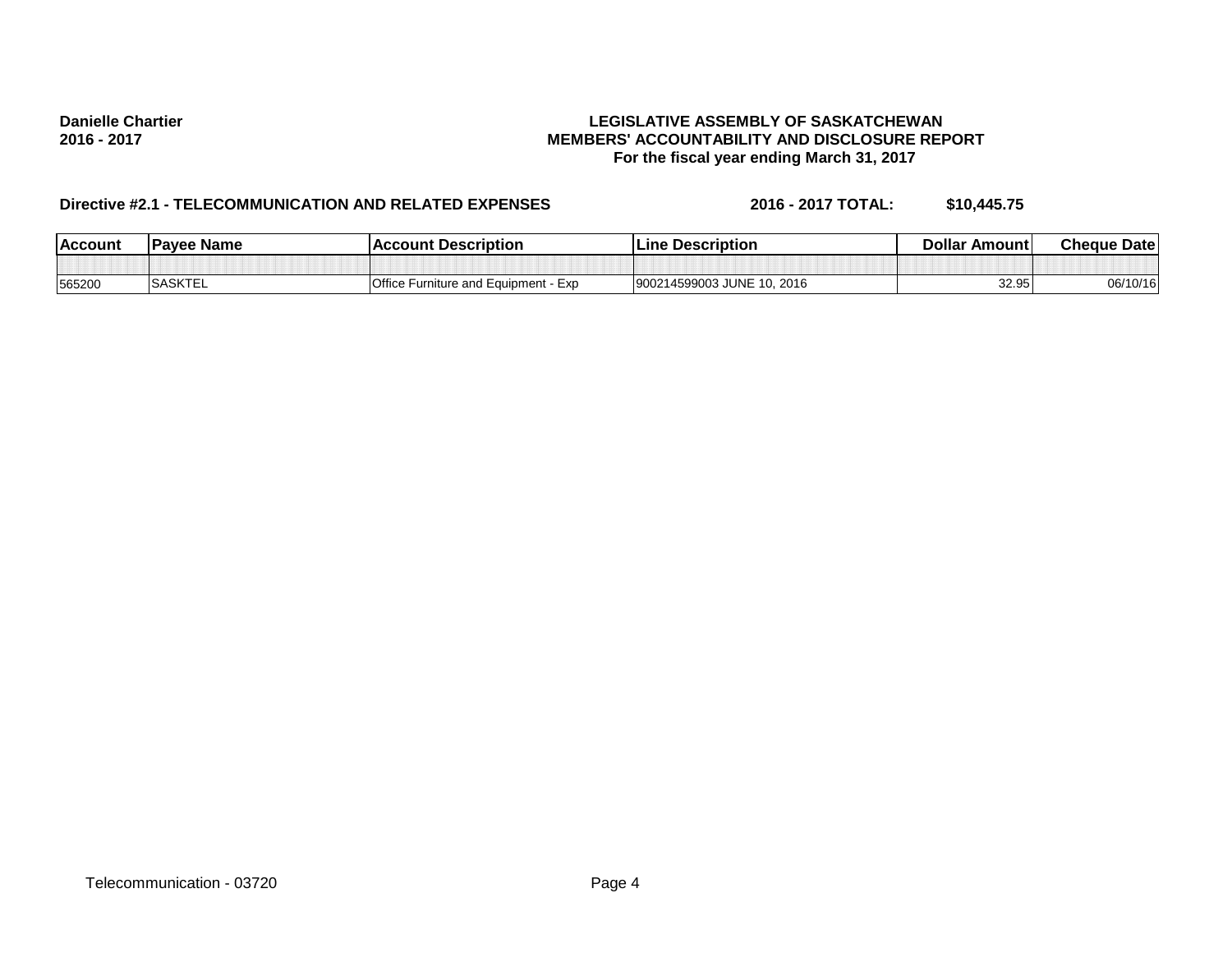### **LEGISLATIVE ASSEMBLY OF SASKATCHEWAN MEMBERS' ACCOUNTABILITY AND DISCLOSURE REPORT For the fiscal year ending March 31, 2017**

# **Directive #3.1 - MLA TRAVEL AND LIVING EXPENSES 2016 - 2017 TOTAL: \$33,624.70**

| <b>Account</b> | <b>Payee Name</b>     | <b>Account Description</b>  | <b>Line Description</b>            | <b>Dollar Amount</b> | <b>Cheque Date</b> |
|----------------|-----------------------|-----------------------------|------------------------------------|----------------------|--------------------|
|                |                       |                             |                                    |                      |                    |
|                |                       |                             | APRIL 2016 MLA REGINA              |                      |                    |
| 541900         | CHARTIER, DANIELLE E. | <b>Elected Rep - Travel</b> | <b>ACCOMMODATIONS</b>              | 1,500.00             | 04/14/16           |
| 541900         | CHARTIER, DANIELLE E. | <b>Elected Rep - Travel</b> | MLA TRAVEL APRIL 6 - MAY 4, 2016   | 1.303.23             | 05/04/16           |
| 541900         | CHARTIER, DANIELLE E. | <b>Elected Rep - Travel</b> | MLA TRAVEL MAY 5 - 19, 2016        | 750.84               | 05/19/16           |
| 541900         | CHARTIER, DANIELLE E. | <b>Elected Rep - Travel</b> | MLA TRAVEL MAY 23 - 26, 2016       | 871.62               | 05/26/16           |
|                |                       |                             | MAY 2016 MLA REGINA                |                      |                    |
| 541900         | CHARTIER, DANIELLE E. | <b>Elected Rep - Travel</b> | <b>ACCOMMODATIONS</b>              | 1,550.00             | 06/01/16           |
| 541900         | CHARTIER, DANIELLE E. | <b>Elected Rep - Travel</b> | MLA TRAVEL MAY 27 - JUNE 9, 2016   | 1,622.50             | 06/09/16           |
| 541900         | CHARTIER, DANIELLE E. | <b>Elected Rep - Travel</b> | MLA TRAVEL JUNE 10 - 23, 2016      | 1,437.50             | 06/24/16           |
|                |                       |                             | JUNE 2016 MLA REGINA               |                      |                    |
| 541900         | CHARTIER, DANIELLE E. | <b>Elected Rep - Travel</b> | <b>ACCOMMODATIONS</b>              | 1.500.00             | 06/24/16           |
| 541900         | CHARTIER, DANIELLE E. | <b>Elected Rep - Travel</b> | MLA TRAVEL: JUNE 26-JULY 4         | 614.83               | 07/01/16           |
|                |                       |                             | JULY 2016 MLA REGINA               |                      |                    |
| 541900         | CHARTIER, DANIELLE E. | <b>Elected Rep - Travel</b> | <b>ACCOMMODATIONS</b>              | 1,550.00             | 08/02/16           |
|                |                       |                             | AUGUST 2016 MLA REGINA             |                      |                    |
| 541900         | CHARTIER, DANIELLE E. | Elected Rep - Travel        | <b>ACCOMMODATIONS</b>              | 1,550.00             | 08/17/16           |
| 541900         | CHARTIER, DANIELLE E. | <b>Elected Rep - Travel</b> | MLA TRAVEL: JULY 8 - AUGUST 19     | 807.28               | 08/19/16           |
| 541900         | CHARTIER, DANIELLE E. | <b>Elected Rep - Travel</b> | MLA TRAVEL SEPT 1 - 18, 2016       | 59.00                | 09/21/16           |
|                |                       |                             | SEPTEMBER 2016 MLA REGINA          |                      |                    |
| 541900         | CHARTIER, DANIELLE E. | Elected Rep - Travel        | <b>ACCOMMODATIONS</b>              | 1,500.00             | 09/22/16           |
| 541900         | CHARTIER, DANIELLE E. | <b>Elected Rep - Travel</b> | MLA TRAVEL SEPTEMBER 21 - 26, 2016 | 655.32               | 09/29/16           |
|                |                       |                             | OCTOBER 2016 MLA REGINA            |                      |                    |
| 541900         | CHARTIER, DANIELLE E. | <b>Elected Rep - Travel</b> | <b>ACCOMMODATIONS</b>              | 1,550.00             | 10/24/16           |
|                |                       |                             | MLA TRAVEL SEPTEMBER 27 - OCTOBER  |                      |                    |
| 541900         | CHARTIER, DANIELLE E. | <b>Elected Rep - Travel</b> | 26, 2016                           | 1,251.74             | 11/02/16           |
|                |                       |                             | MLA TRAVEL OCTOBER 27 - NOVEMBER   |                      |                    |
| 541900         | CHARTIER, DANIELLE E. | Elected Rep - Travel        | 13, 2016                           | 1,116.55             | 11/14/16           |
|                |                       |                             | NOVEMBER 2016 MLA REGINA           |                      |                    |
| 541900         | CHARTIER, DANIELLE E. | <b>Elected Rep - Travel</b> | <b>ACCOMMODATION</b>               | 1.500.00             | 11/22/16           |
| 541900         | CHARTIER, DANIELLE E. | <b>Elected Rep - Travel</b> | MLA TRAVEL NOVEMBER 15 - 24, 2016  | 782.50               | 11/24/16           |
|                |                       |                             | NOVEMBER 2016 MLA REGINA           |                      |                    |
| 541900         | CHARTIER, DANIELLE E. | <b>Elected Rep - Travel</b> | <b>ACCOMMODATIONS</b>              | 1,500.00             | 11/24/16           |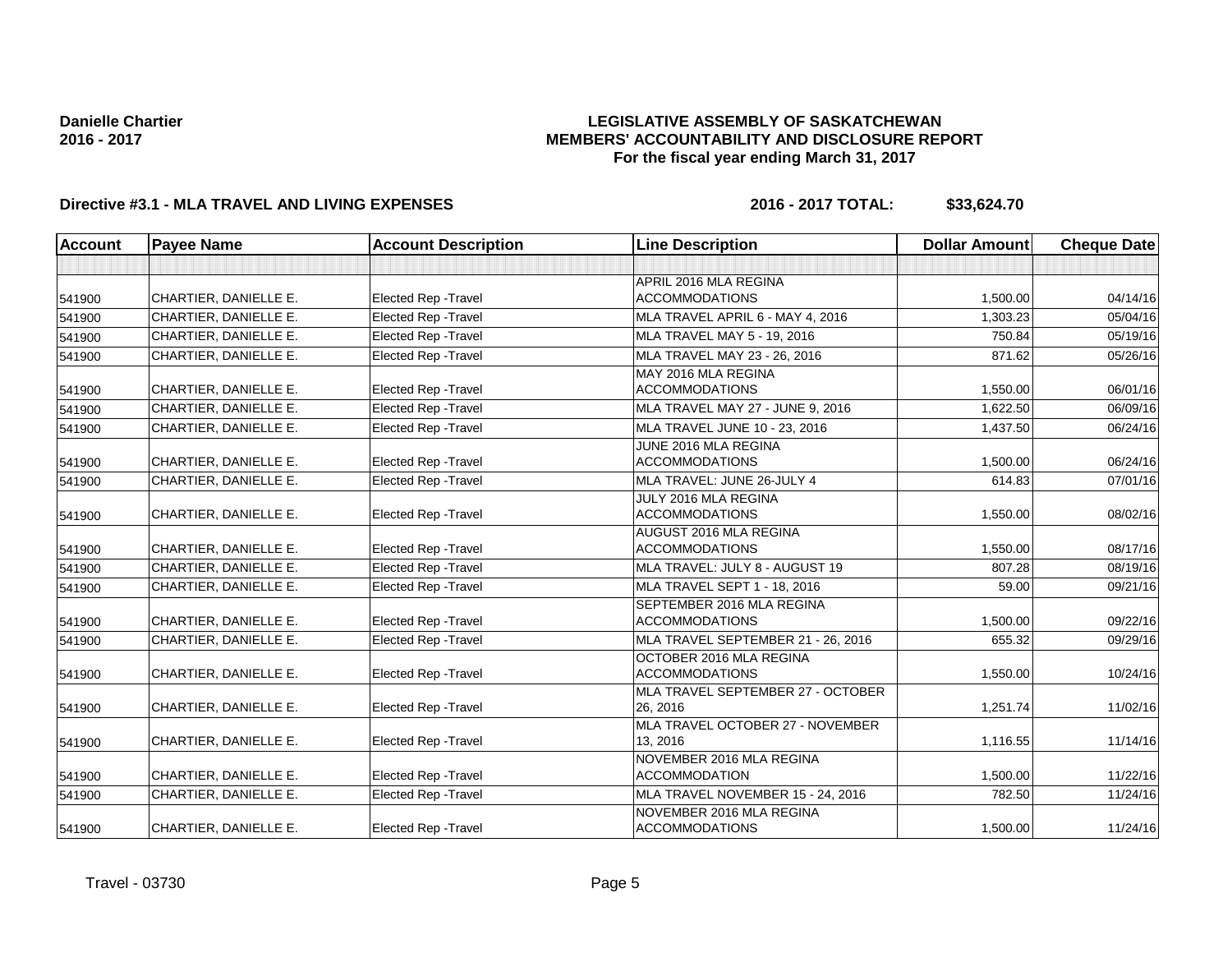### **LEGISLATIVE ASSEMBLY OF SASKATCHEWAN MEMBERS' ACCOUNTABILITY AND DISCLOSURE REPORT For the fiscal year ending March 31, 2017**

# **Directive #3.1 - MLA TRAVEL AND LIVING EXPENSES 2016 - 2017 TOTAL: \$33,624.70**

| <b>Account</b> | <b>Payee Name</b>     | <b>Account Description</b>  | <b>Line Description</b>              | <b>Dollar Amountl</b> | <b>Cheque Date</b> |
|----------------|-----------------------|-----------------------------|--------------------------------------|-----------------------|--------------------|
|                |                       |                             |                                      |                       |                    |
| 541900         | CHARTIER, DANIELLE E. | <b>Elected Rep - Travel</b> | MLA TRAVEL NOV 26 - DEC 7, 2016      | 520.42                | 12/07/16           |
|                |                       |                             | DECEMBER 2016 MLA REGINA             |                       |                    |
| 541900         | CHARTIER, DANIELLE E. | <b>Elected Rep - Travel</b> | <b>ACCOMMODATIONS</b>                | 50.00                 | 12/21/16           |
| 541900         | CHARTIER, DANIELLE E. | <b>Elected Rep - Travel</b> | MLA TRAVEL DEC 12, 2016-JAN 12, 2017 | 659.52                | 01/13/17           |
|                |                       |                             | JANUARY 2017 MLA REGINA              |                       |                    |
| 541900         | CHARTIER, DANIELLE E. | <b>Elected Rep - Travel</b> | <b>ACCOMMODATION</b>                 | 1,550.00              | 01/19/17           |
| 541900         | CHARTIER, DANIELLE E. | <b>Elected Rep - Travel</b> | MLA TRAVEL JAN 16-FEB 13, 2017       | 619.12                | 02/13/17           |
|                |                       |                             | FEBRUARY 2017 MLA REGINA             |                       |                    |
| 541900         | CHARTIER, DANIELLE E. | <b>Elected Rep - Travel</b> | <b>ACCOMMODATION</b>                 | 1,400.00              | 02/22/17           |
| 541900         | CHARTIER, DANIELLE E. | <b>Elected Rep - Travel</b> | MLA TRAVEL FEB 14-MAR 13, 2017       | 779.69                | 03/13/17           |
| 541900         | CHARTIER, DANIELLE E. | <b>Elected Rep - Travel</b> | MLA TRAVEL MARCH 14-20, 2017         | 518.82                | 03/20/17           |
|                |                       |                             | IMARCH 2017 MLA REGINA               |                       |                    |
| 541900         | CHARTIER, DANIELLE E. | <b>Elected Rep - Travel</b> | <b>ACCOMMODATION</b>                 | 1,550.00              | 03/23/17           |
| 541900         | CHARTIER, DANIELLE E. | <b>Elected Rep - Travel</b> | MLA TRAVEL MARCH 21-30, 2017         | 1,004.22              | 03/30/17           |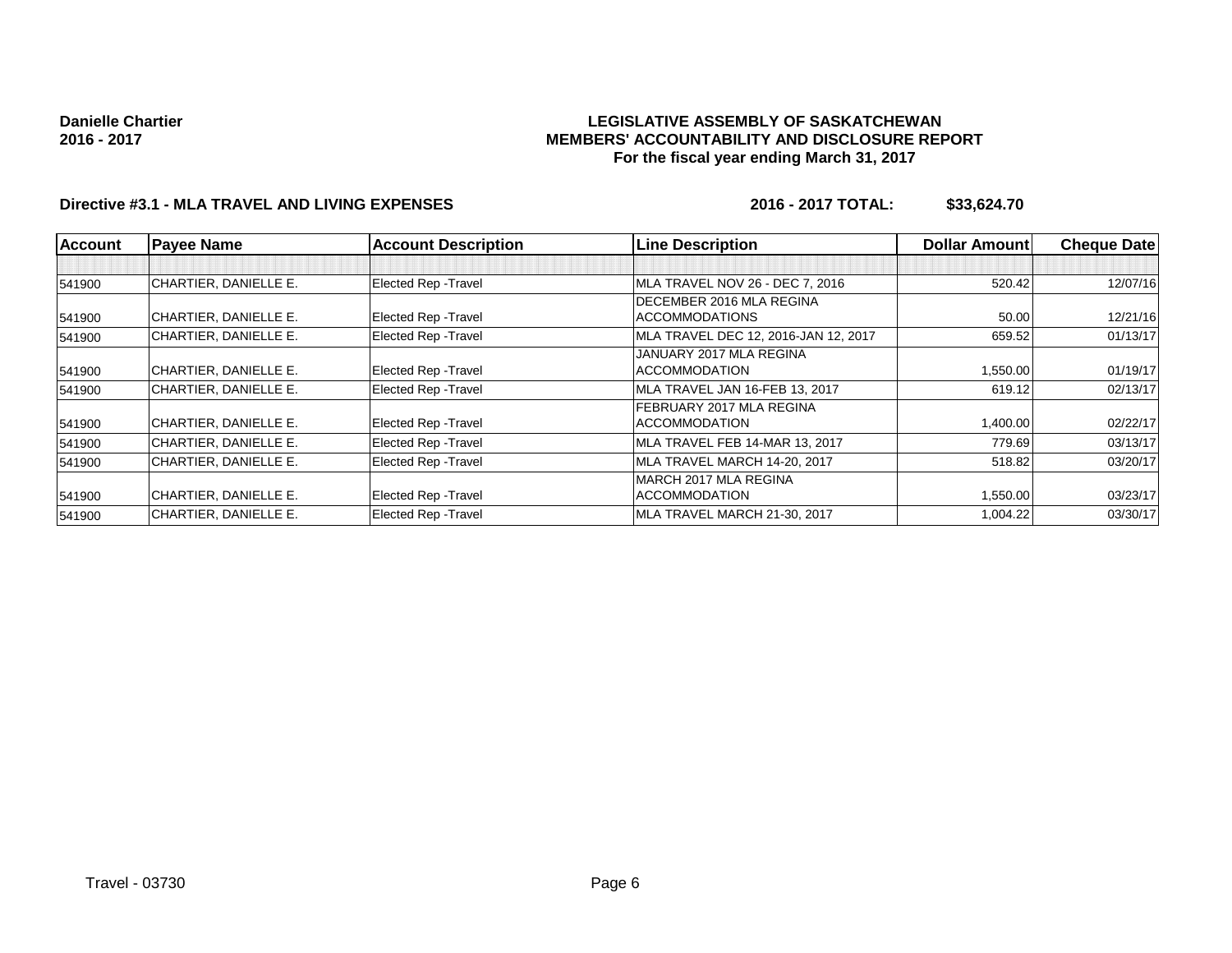### **LEGISLATIVE ASSEMBLY OF SASKATCHEWAN MEMBERS' ACCOUNTABILITY AND DISCLOSURE REPORT For the fiscal year ending March 31, 2017**

| <b>Account</b> | <b>Payee Name</b>                                   | <b>Account Description</b>                | <b>Line Description</b>                 | <b>Dollar Amount</b> | <b>Cheque Date</b> |
|----------------|-----------------------------------------------------|-------------------------------------------|-----------------------------------------|----------------------|--------------------|
|                |                                                     |                                           |                                         |                      |                    |
| 521372         | BE PHOTOGRAPHY                                      | Photographer's Services                   | PHOTOGRAPHY SERVICES                    | 175.00               | 05/01/16           |
| 522000         | DINH, DUC                                           | Rent of Ground, Buildings and Other Space | APRIL 2016 MLA OFFICE RENT              | 1,100.00             | 04/01/16           |
| 522000         | DINH, DUC                                           | Rent of Ground, Buildings and Other Space | JUNE CONSTITUENCY OFFICE RENT           | 1,100.00             | 07/01/16           |
| 522000         | DINH, DUC                                           | Rent of Ground, Buildings and Other Space | <b>MAY CONSTITUENCY OFFICE RENT</b>     | 1,100.00             | 07/01/16           |
| 522000         | DINH, DUC                                           | Rent of Ground, Buildings and Other Space | JULY CONSTITUENCY OFFICE RENT           | 1,100.00             | 07/01/16           |
| 522000         | DINH, DUC                                           | Rent of Ground, Buildings and Other Space | AUGUST 2016 MLA OFFICE RENT             | 1,100.00             | 07/20/16           |
| 522000         | DINH, DUC                                           | Rent of Ground, Buildings and Other Space | SEPTEMBER 2016 MLA OFFICE RENT          | 1,100.00             | 08/16/16           |
| 522000         | DINH, DUC                                           | Rent of Ground, Buildings and Other Space | OCTOBER 2016 MLA OFFICE RENT            | 1,100.00             | 09/16/16           |
| 522000         | DINH, DUC                                           | Rent of Ground, Buildings and Other Space | NOVEMBER 2016 MLA OFFICE RENT           | 1,100.00             | 10/20/16           |
| 522000         | DINH, DUC                                           | Rent of Ground, Buildings and Other Space | DECEMBER 2016 MLA OFFICE RENT           | 1,100.00             | 11/21/16           |
| 522000         | DINH, DUC                                           | Rent of Ground, Buildings and Other Space | JANUARY 2017 MLA OFFICE RENT            | 1,100.00             | 12/01/16           |
| 522000         | DINH, DUC                                           | Rent of Ground, Buildings and Other Space | FEBRUARY 2017 MLA OFFICE RENT           | 1,100.00             | 01/19/17           |
| 522000         | DINH, DUC                                           | Rent of Ground, Buildings and Other Space | MARCH 2017 MLA OFFICE RENT              | 1,100.00             | 02/21/17           |
| 522200         | MINISTER OF FINANCE-MINISTRY<br>OF CENTRAL SERVICES | Rent of Photocopiers                      | PHOTOCOPIER SERVICE FEES FOR<br>2016/17 | 100.00               | 01/01/17           |
| 522200         | <b>SUCCESS OFFICE SYSTEMS</b>                       | <b>Rent of Photocopiers</b>               | <b>COPIER CHARGES</b>                   | 123.14               | 04/19/16           |
| 522200         | <b>SUCCESS OFFICE SYSTEMS</b>                       | Rent of Photocopiers                      | <b>COPIER CHARGES</b>                   | 142.99               | 05/01/16           |
| 522200         | SUCCESS OFFICE SYSTEMS                              | Rent of Photocopiers                      | <b>COPIER CHARGES</b>                   | 180.00               | 05/09/16           |
| 522200         | <b>SUCCESS OFFICE SYSTEMS</b>                       | Rent of Photocopiers                      | <b>COPIER CHARGES CREDIT</b>            | (102.00)             | 05/09/16           |
| 522200         | <b>SUCCESS OFFICE SYSTEMS</b>                       | Rent of Photocopiers                      | <b>COPIER CHARGES</b>                   | 205.22               | 06/01/16           |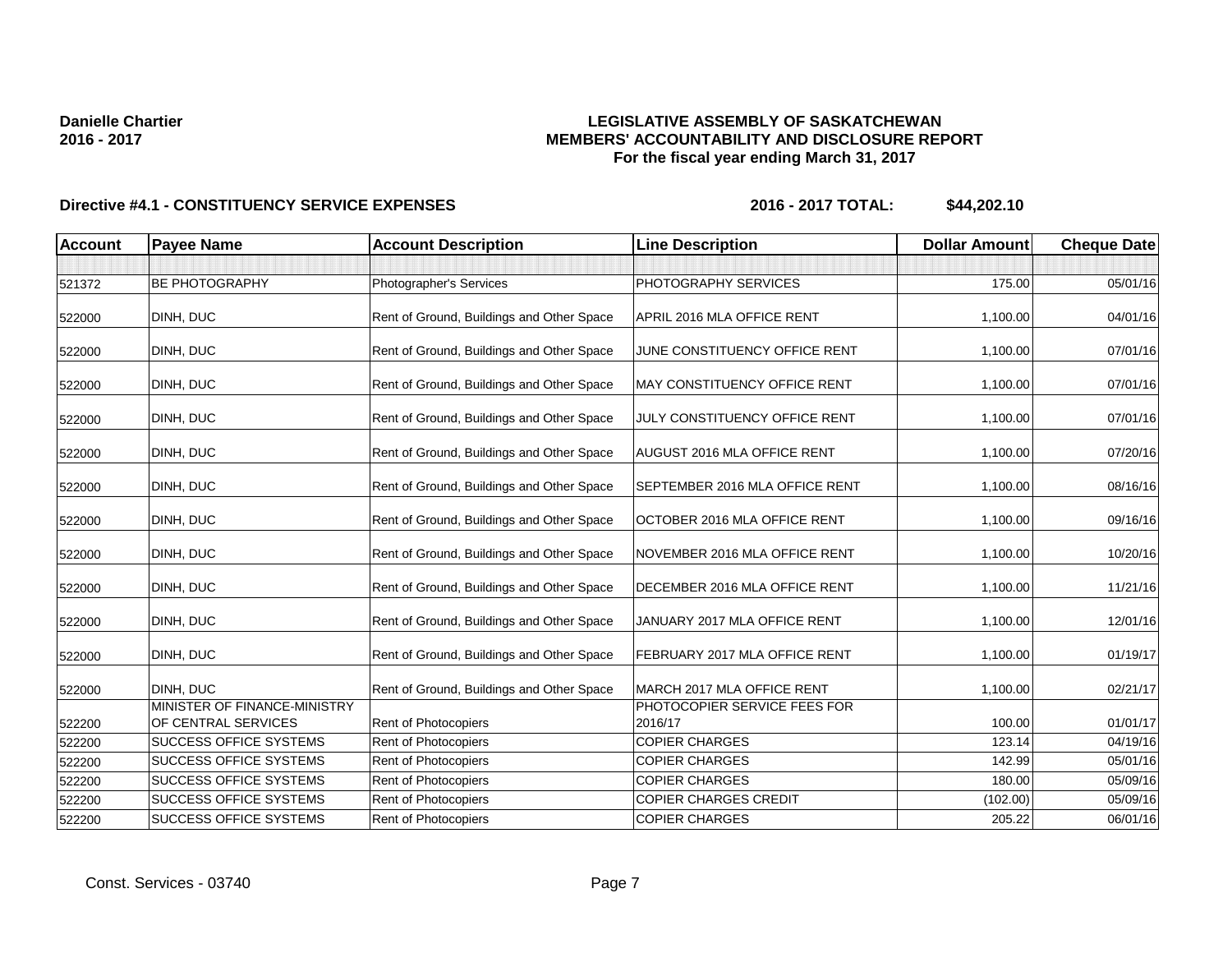### **LEGISLATIVE ASSEMBLY OF SASKATCHEWAN MEMBERS' ACCOUNTABILITY AND DISCLOSURE REPORT For the fiscal year ending March 31, 2017**

| <b>Account</b> | <b>Payee Name</b>                                   | <b>Account Description</b>           | <b>Line Description</b>          | <b>Dollar Amount</b> | <b>Cheque Date</b> |
|----------------|-----------------------------------------------------|--------------------------------------|----------------------------------|----------------------|--------------------|
|                |                                                     |                                      |                                  |                      |                    |
| 522200         | <b>SUCCESS OFFICE SYSTEMS</b>                       | Rent of Photocopiers                 | <b>COPIER CHARGES</b>            | 211.74               | 07/06/16           |
| 522200         | <b>SUCCESS OFFICE SYSTEMS</b>                       | <b>Rent of Photocopiers</b>          | <b>AUG/16 PHOTOCOPIER RENTAL</b> | 214.98               | 09/01/16           |
| 522200         | <b>SUCCESS OFFICE SYSTEMS</b>                       | <b>Rent of Photocopiers</b>          | <b>COPIER CHARGES</b>            | 193.16               | 09/01/16           |
| 522200         | <b>SUCCESS OFFICE SYSTEMS</b>                       | <b>Rent of Photocopiers</b>          | <b>COPIER CHARGES</b>            | 217.26               | 10/04/16           |
| 522200         | <b>SUCCESS OFFICE SYSTEMS</b>                       | Rent of Photocopiers                 | <b>COPIER CHARGES</b>            | 197.81               | 11/01/16           |
| 522200         | <b>SUCCESS OFFICE SYSTEMS</b>                       | <b>Rent of Photocopiers</b>          | <b>COPIER CHARGES</b>            | 213.57               | 12/02/16           |
| 522200         | <b>SUCCESS OFFICE SYSTEMS</b>                       | <b>Rent of Photocopiers</b>          | <b>COPIER CHARGES</b>            | 199.53               | 01/05/17           |
| 522200         | <b>SUCCESS OFFICE SYSTEMS</b>                       | <b>Rent of Photocopiers</b>          | <b>COPIER CHARGES</b>            | 202.27               | 02/01/17           |
| 522200         | <b>SUCCESS OFFICE SYSTEMS</b>                       | <b>Rent of Photocopiers</b>          | <b>COPIER CHARGES</b>            | 203.39               | 03/01/17           |
| 522300         | <b>BORYSKI'S BUTCHER BLOCK</b>                      | Rent of Other Equipment and Material | <b>BBQ RENTAL</b>                | 250.00               | 07/01/16           |
| 522500         | <b>COOKE AGENCIES LTD.</b>                          | <b>Insurance Premiums</b>            | OFFICE INSURANCE C700729616      | 498.00               | 02/01/17           |
| 525000         | CHARTIER, DANIELLE E.                               | Postal, Courier, Freight and Related | <b>REIMB: POSTAGE</b>            | 89.25                | 12/08/16           |
|                | MINISTER OF FINANCE-MINISTRY                        |                                      |                                  |                      |                    |
| 525000         | OF CENTRAL SERVICES                                 | Postal, Courier, Freight and Related | APRIL 2016 MLA MAIL SERVICES     | 34.34                | 06/08/16           |
| 525000         | MINISTER OF FINANCE-MINISTRY<br>OF CENTRAL SERVICES | Postal, Courier, Freight and Related | MAY/16 MLA MAIL SERVICES         | 34.31                | 07/01/16           |
| 525000         | MINISTER OF FINANCE-MINISTRY<br>OF CENTRAL SERVICES | Postal, Courier, Freight and Related | JUNE 2016 MAIL SERVICES          | 1,152.38             | 08/01/16           |
| 525000         | MINISTER OF FINANCE-MINISTRY<br>OF CENTRAL SERVICES | Postal, Courier, Freight and Related | JULY 2016 MAIL SERVICES          | 39.98                | 09/01/16           |
| 525000         | MINISTER OF FINANCE-MINISTRY<br>OF CENTRAL SERVICES | Postal, Courier, Freight and Related | <b>AUGUST 2016 MAIL SERVICES</b> | 34.89                | 10/01/16           |
| 525000         | MINISTER OF FINANCE-MINISTRY<br>OF CENTRAL SERVICES | Postal, Courier, Freight and Related | SEPTEMBER 2016 MAIL SERVICES     | 35.03                | 11/01/16           |
| 525000         | MINISTER OF FINANCE-MINISTRY<br>OF CENTRAL SERVICES | Postal, Courier, Freight and Related | OCTOBER 2016 MAIL SERVICES       | 35.05                | 12/01/16           |
| 525000         | MINISTER OF FINANCE-MINISTRY<br>OF CENTRAL SERVICES | Postal, Courier, Freight and Related | NOVEMBER 2016 MAIL SERVICES      | 35.10                | 01/01/17           |
| 525000         | MINISTER OF FINANCE-MINISTRY<br>OF CENTRAL SERVICES | Postal, Courier, Freight and Related | DECEMBER 2016 MAIL SERVICES      | 560.10               | 02/01/17           |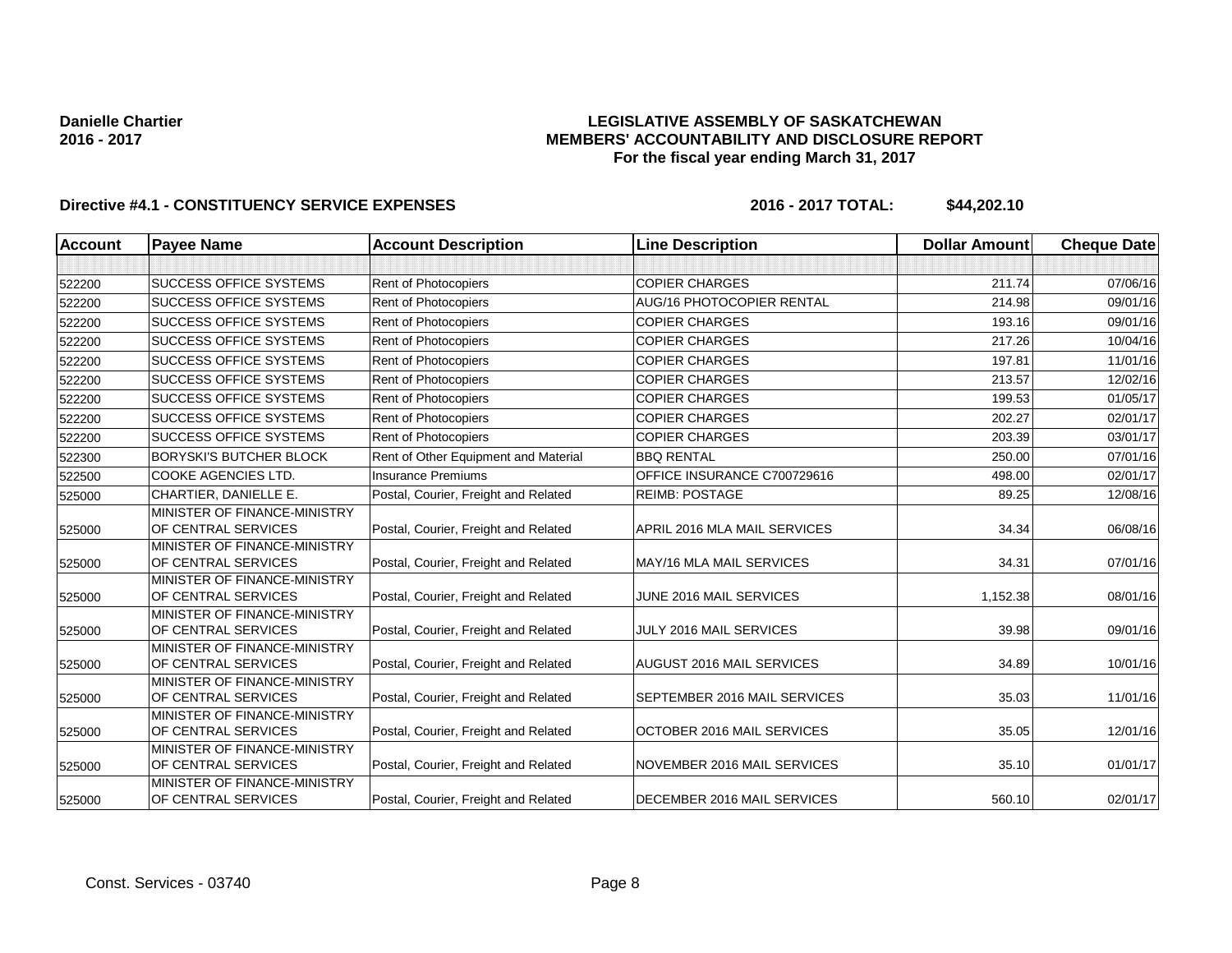### **LEGISLATIVE ASSEMBLY OF SASKATCHEWAN MEMBERS' ACCOUNTABILITY AND DISCLOSURE REPORT For the fiscal year ending March 31, 2017**

| <b>Account</b> | <b>Payee Name</b>                                   | <b>Account Description</b>           | <b>Line Description</b>                         | <b>Dollar Amount</b> | <b>Cheque Date</b> |
|----------------|-----------------------------------------------------|--------------------------------------|-------------------------------------------------|----------------------|--------------------|
|                |                                                     |                                      |                                                 |                      |                    |
| 525000         | MINISTER OF FINANCE-MINISTRY<br>OF CENTRAL SERVICES | Postal, Courier, Freight and Related | JANUARY 2017 MAIL SERVICES                      | 1,230.09             | 03/01/17           |
| 525000         | MINISTER OF FINANCE-MINISTRY<br>OF CENTRAL SERVICES | Postal, Courier, Freight and Related | FEBRUARY 2017 MAIL SERVICE                      | 35.10                | 03/21/17           |
| 525000         | MINISTER OF FINANCE-MINISTRY<br>OF CENTRAL SERVICES | Postal, Courier, Freight and Related | <b>MARCH 2017 MAIL SERVICES</b>                 | 35.10                | 03/31/17           |
| 525000         | <b>PRINTWEST</b>                                    | Postal, Courier, Freight and Related | <b>POSTAGE</b>                                  | 116.41               | 02/01/17           |
| 525400         | <b>POWERLAND</b>                                    | Telephone                            | MONTHLY INTERNET FEE                            | 52.50                | 08/04/16           |
| 525400         | POWERLAND                                           | Telephone                            | MONTHLY INTERNET FEE                            | (52.50)              | 09/01/16           |
| 528000         | CHARTIER, DANIELLE E.                               | <b>Support Services</b>              | <b>REPAIR</b>                                   | 98.95                | 08/20/16           |
| 528000         | POWERLAND                                           | <b>Support Services</b>              | <b>TECHNICAL SERVICE</b>                        | 73.24                | 05/01/16           |
| 528000         | <b>POWERLAND</b>                                    | <b>Support Services</b>              | <b>TECHNICAL SERVICE</b>                        | 109.86               | 11/01/16           |
| 528000         | POWERLAND                                           | <b>Support Services</b>              | <b>TECHNICAL SERVICES</b>                       | 146.49               | 02/01/17           |
| 528000         | <b>POWERLAND</b>                                    | <b>Support Services</b>              | <b>TECHNOLOGY</b><br>SERVICES/COMPUTER/KEYBOARD | 366.20               | 02/16/17           |
| 529000         | <b>CROWN ENTERPRISES LTD.</b>                       | <b>General Contractual Services</b>  | <b>SHREDDING</b>                                | 61.09                | 05/01/16           |
| 529000         | MINISTER OF FINANCE-MINISTRY<br>OF HEALTH           | <b>General Contractual Services</b>  | HE52-17G CHARTIER                               | 93.75                | 10/01/16           |
| 529000         | OLSEAN, ELIZABETH                                   | <b>General Contractual Services</b>  | OFFICE CLEANING SERVICES                        | 150.00               | 12/01/16           |
| 530100         | <b>BELL MEDIA INC.</b>                              | <b>Communcations Production</b>      | ADVERTISING & PRODUCTION 3019                   | 41.67                | 02/01/17           |
| 530300         | NICKLAS, JAIME                                      | Primary Research/Focus group         | <b>RESEARCH SERVICES</b>                        | 1,500.00             | 03/16/17           |
| 530500         | <b>BELL MEDIA INC.</b>                              | Media Placement                      | ADVERTISING & PRODUCTION 3019                   | 500.00               | 02/01/17           |
| 530500         | <b>CHABAD LUBAVITCH OF</b><br><b>SASKATOON</b>      | <b>Media Placement</b>               | <b>ADVERTISING</b>                              | 233.33               | 11/07/16           |
| 530500         | <b>CREATIVE OUTDOOR</b><br><b>ADVERTISING</b>       | Media Placement                      | <b>ADVERTISING</b>                              | 1,921.33             | 04/05/16           |
| 530500         | <b>CREATIVE OUTDOOR</b><br><b>ADVERTISING</b>       | <b>Media Placement</b>               | <b>ADVERTISING</b>                              | 829.66               | 04/05/16           |
| 530500         | <b>CREATIVE OUTDOOR</b><br><b>ADVERTISING</b>       | Media Placement                      | <b>ADVERTISING</b>                              | 1,572.00             | 05/02/16           |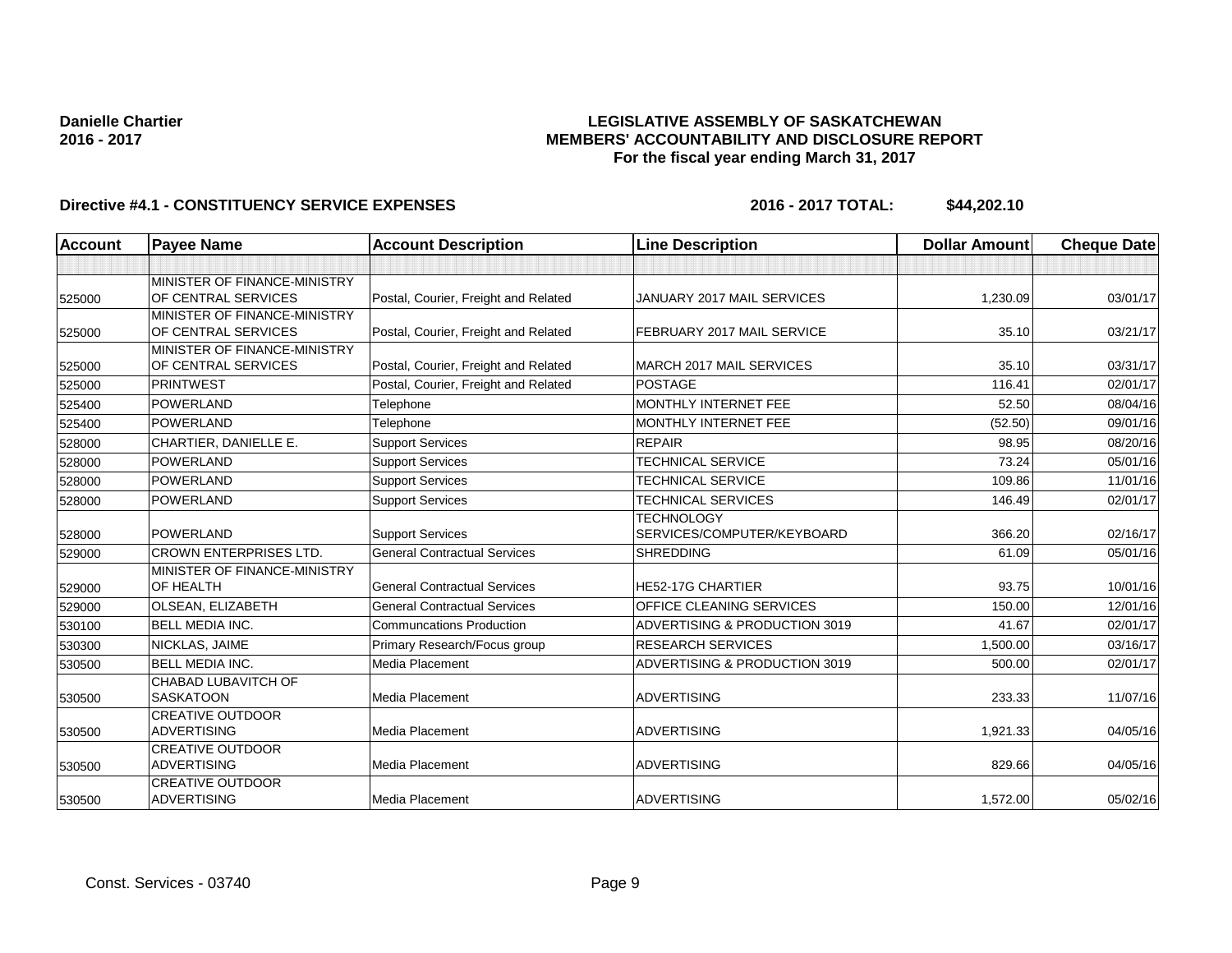### **LEGISLATIVE ASSEMBLY OF SASKATCHEWAN MEMBERS' ACCOUNTABILITY AND DISCLOSURE REPORT For the fiscal year ending March 31, 2017**

| <b>Account</b> | <b>Payee Name</b>                                 | <b>Account Description</b> | <b>Line Description</b> | <b>Dollar Amount</b> | <b>Cheque Date</b> |
|----------------|---------------------------------------------------|----------------------------|-------------------------|----------------------|--------------------|
|                |                                                   |                            |                         |                      |                    |
|                | <b>CREATIVE OUTDOOR</b>                           |                            |                         |                      |                    |
| 530500         | <b>ADVERTISING</b>                                | <b>Media Placement</b>     | <b>ADVERTISING</b>      | 3,144.00             | 08/01/16           |
|                | <b>CREATIVE OUTDOOR</b>                           |                            |                         |                      |                    |
| 530500         | <b>ADVERTISING</b>                                | Media Placement            | <b>ADVERTISING</b>      | 1,392.00             | 08/01/16           |
| 530500         | <b>CTV SASKATOON</b>                              | Media Placement            | <b>ADVERTISING</b>      | 241.75               | 08/12/16           |
| 530500         | HENDERSON, ELDON                                  | <b>Media Placement</b>     | <b>ADVERTISING</b>      | 150.00               | 01/01/17           |
|                | <b>HOLIDAY PARK COMMUNITY</b>                     |                            |                         |                      |                    |
| 530500         | <b>ASSOCIATION</b>                                | Media Placement            | <b>ADVERTISING</b>      | 50.00                | 05/06/16           |
|                | <b>HOLIDAY PARK COMMUNITY</b>                     |                            |                         |                      |                    |
| 530500         | <b>ASSOCIATION</b>                                | <b>Media Placement</b>     | <b>ADVERTISING</b>      | 100.00               | 08/16/16           |
|                | <b>HOLIDAY PARK COMMUNITY</b>                     |                            |                         |                      |                    |
| 530500         | <b>ASSOCIATION</b>                                | Media Placement            | <b>ADVERTISING</b>      | 50.00                | 10/01/16           |
|                | KING GEORGE COMMUNITY                             |                            |                         |                      |                    |
| 530500         | <b>ASSOCIATION CORP.</b>                          | <b>Media Placement</b>     | <b>ADVERTISING</b>      | 45.00                | 05/01/16           |
|                | KING GEORGE COMMUNITY<br><b>ASSOCIATION CORP.</b> | Media Placement            | <b>ADVERTISING</b>      | 15.00                | 10/01/16           |
| 530500         | KING GEORGE COMMUNITY                             |                            |                         |                      |                    |
| 530500         | <b>ASSOCIATION CORP.</b>                          | <b>Media Placement</b>     | <b>ADVERTISING</b>      | 45.00                | 02/01/17           |
|                | KNIGHTS OF COLUMBUS INDOOR                        |                            |                         |                      |                    |
| 530500         | <b>GAMES</b>                                      | Media Placement            | <b>ADVERTISING</b>      | 300.00               | 03/01/17           |
| 530500         | MISTER PRINT PRODUCTIONS LTD. Media Placement     |                            | <b>ADVERTISING</b>      | 131.25               | 10/01/16           |
| 530500         | <b>PERSEPHONE THEATRE</b>                         | <b>Media Placement</b>     | <b>ADVERTISING</b>      | 188.88               | 11/01/16           |
| 530500         | <b>PERSEPHONE THEATRE</b>                         | Media Placement            | <b>ADVERTISING</b>      | 188.89               | 12/01/16           |
| 530500         | PERSEPHONE THEATRE                                | Media Placement            | <b>ADVERTISING</b>      | 188.89               | 03/01/17           |
| 530500         | PLANET S MAGAZINE                                 | <b>Media Placement</b>     | <b>ADVERTISING</b>      | 393.00               | 05/12/16           |
|                | <b>SASKATCHEWAN SENIORS</b>                       |                            |                         |                      |                    |
| 530500         | <b>MECHANISM</b>                                  | Media Placement            | <b>ADVERTISING</b>      | 544.00               | 07/02/16           |
| 530500         | <b>STREET SIDE SIGNS</b>                          | <b>Media Placement</b>     | <b>ADVERTISING</b>      | 3,100.00             | 02/16/17           |
| 530800         | <b>PRINTWEST</b>                                  | Publications               | <b>NEWSLETTERS</b>      | 2,016.46             | 07/01/16           |
| 530800         | <b>PRINTWEST</b>                                  | Publications               | <b>BROCHURES</b>        | 840.00               | 02/01/17           |
| 530900         | <b>BAZAAR &amp; NOVELTY</b>                       | <b>Promotional Items</b>   | <b>SASK FLAG PINS</b>   | 217.35               | 09/12/16           |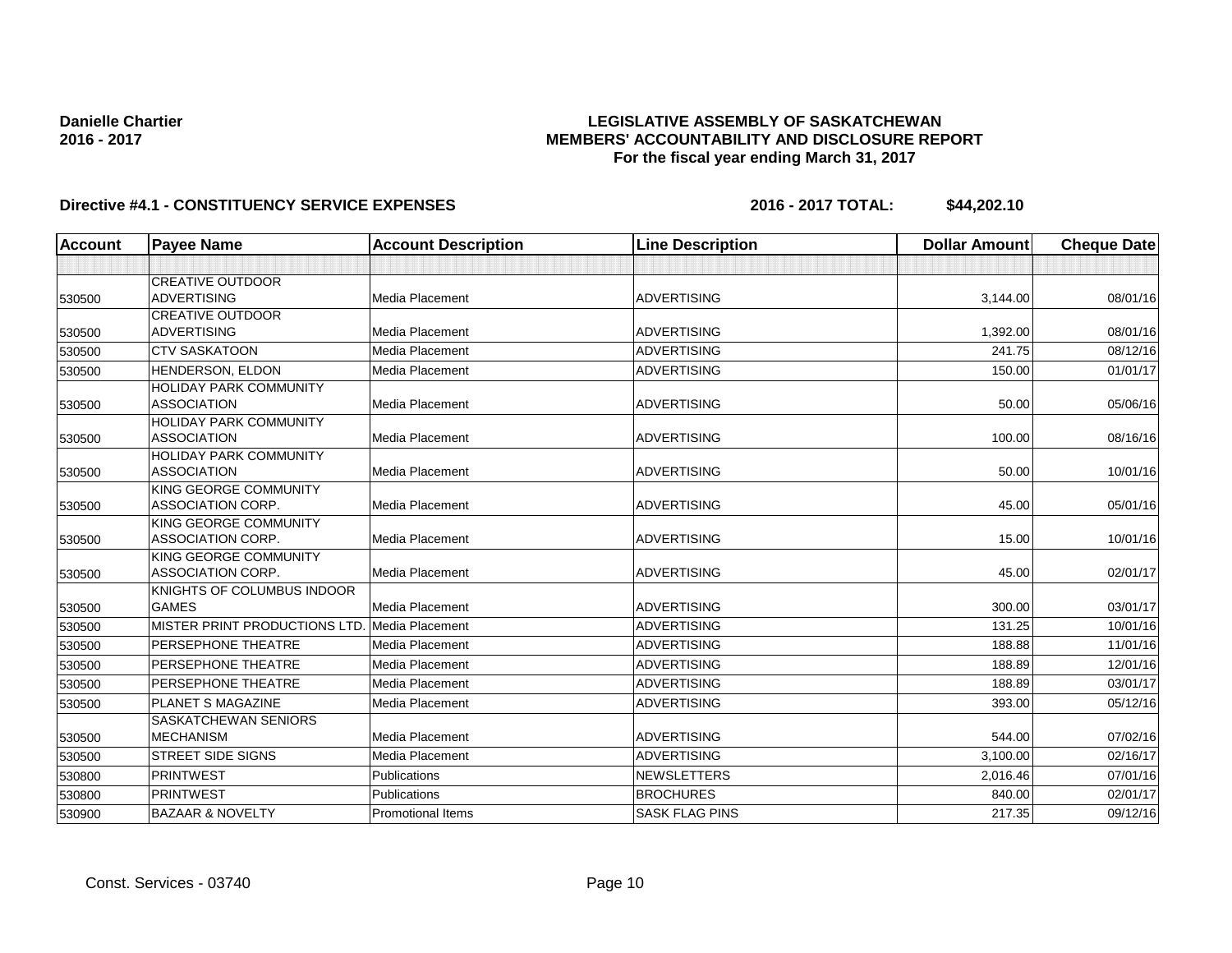### **LEGISLATIVE ASSEMBLY OF SASKATCHEWAN MEMBERS' ACCOUNTABILITY AND DISCLOSURE REPORT For the fiscal year ending March 31, 2017**

| <b>Account</b> | <b>Payee Name</b>                 | <b>Account Description</b>         | <b>Line Description</b>                         | <b>Dollar Amount</b> | <b>Cheque Date</b> |
|----------------|-----------------------------------|------------------------------------|-------------------------------------------------|----------------------|--------------------|
|                |                                   |                                    |                                                 |                      |                    |
| 530900         | <b>BILL'S HOUSE OF FLOWERS</b>    | <b>Promotional Items</b>           | <b>PLANTS</b>                                   | 68.25                | 06/01/16           |
| 530900         | <b>BILL'S HOUSE OF FLOWERS</b>    | <b>Promotional Items</b>           | PLANTS - NO GST                                 | 128.00               | 01/01/17           |
| 530900         | MISTER PRINT PRODUCTIONS LTD.     | Promotional Items                  | <b>CHRISTMAS CARDS</b>                          | 367.50               | 01/01/17           |
| 530900         | MISTER PRINT PRODUCTIONS LTD.     | <b>Promotional Items</b>           | <b>CHRISTMAS CARDS</b>                          | 525.00               | 01/01/17           |
| 550100         | <b>PRINTWEST</b>                  | <b>Printed Forms</b>               | <b>BUSINESS CARDS</b>                           | 567.00               | 06/01/16           |
| 550200         | <b>STARPHOENIX</b>                | Books, Mags and Ref Materials      | SUBSCRIPTION DANIELLE CHARTIER                  | 336.00               | 04/06/16           |
| 555000         | CHARTIER, DANIELLE E.             | Other Material and Supplies        | <b>REIMB: - STAMP</b>                           | 30.80                | 07/08/16           |
| 555000         | CHARTIER, DANIELLE E.             | <b>Other Material and Supplies</b> | REIMB: MISC. & OFFICE SUPPLIES                  | 30.80                | 12/02/16           |
| 555000         | CHARTIER, DANIELLE E.             | Other Material and Supplies        | <b>REIMB: OFFICE SUPPLIES</b>                   | 19.76                | 12/08/16           |
| 555000         | CHARTIER, DANIELLE E.             | Other Material and Supplies        | REIMB: MISC. & OFFICE SUPPLIES                  | 14.30                | 01/01/17           |
| 555000         | HYGGEN, VANESSA F.                | Other Material and Supplies        | <b>MISC OFFICE SUPPLIES</b>                     | 11.29                | 06/06/16           |
| 555000         | HYGGEN, VANESSA F.                | <b>Other Material and Supplies</b> | MISC OFFICE SUPPLIES                            | 18.67                | 08/04/16           |
| 555000         | ROSE MARKING DEVICES LTD.         | Other Material and Supplies        | OFFICE SUPPLIES                                 | 29.40                | 09/01/16           |
| 555000         | <b>SUPREME BASICS</b>             | <b>Other Material and Supplies</b> | OFFICE & MISC SUPPLIES                          | 74.43                | 04/21/16           |
| 555000         | <b>SUPREME BASICS</b>             | Other Material and Supplies        | OFFICE SUPPLIES                                 | 167.77               | 05/03/16           |
| 555000         | <b>SUPREME BASICS</b>             | <b>Other Material and Supplies</b> | MISC. & OFFICE SUPPLIES                         | 28.85                | 12/01/16           |
| 555000         | <b>SUPREME BASICS</b>             | Other Material and Supplies        | <b>OFFICE SUPPLIES</b>                          | 143.83               | 12/01/16           |
| 555000         | <b>SUPREME BASICS</b>             | <b>Other Material and Supplies</b> | <b>OFFICE SUPPLIES</b>                          | 159.10               | 03/16/17           |
| 555000         | WATER MATTERS DBA CULLIGAN        | <b>Other Material and Supplies</b> | <b>BOTTLED WATER</b>                            | 19.15                | 06/01/16           |
| 555000         | <b>WATER MATTERS DBA CULLIGAN</b> | Other Material and Supplies        | <b>BOTTLED WATER - NO GST</b>                   | 10.40                | 09/01/16           |
| 555000         | <b>WATER MATTERS DBA CULLIGAN</b> | <b>Other Material and Supplies</b> | <b>BOTTLED WATER</b>                            | 26.40                | 10/01/16           |
| 555000         | <b>WATER MATTERS DBA CULLIGAN</b> | Other Material and Supplies        | <b>BOTTLED WATER</b>                            | 9.25                 | 11/01/16           |
| 555000         | WATER MATTERS DBA CULLIGAN        | <b>Other Material and Supplies</b> | <b>BOTTLED WATER</b>                            | 16.40                | 01/01/17           |
| 555000         | WATER MATTERS DBA CULLIGAN        | Other Material and Supplies        | <b>BOTTLED WATER</b>                            | 16.40                | 03/01/17           |
| 564300         | CHARTIER, DANIELLE E.             | Computer Hardware - Exp.           | <b>REIMB: MACBOOK POWER CORD</b>                | 109.99               | 09/10/16           |
| 564300         | <b>POWERLAND</b>                  | Computer Hardware - Exp.           | <b>COMPUTER PARTS</b>                           | 103.95               | 11/01/16           |
| 564300         | <b>POWERLAND</b>                  | Computer Hardware - Exp.           | <b>TECHNOLOGY</b><br>SERVICES/COMPUTER/KEYBOARD | 829.59               | 02/16/17           |
| 564300         | <b>POWERLAND</b>                  | Computer Hardware - Exp.           | <b>COMPUTER</b>                                 | 2,013.94             | 03/31/17           |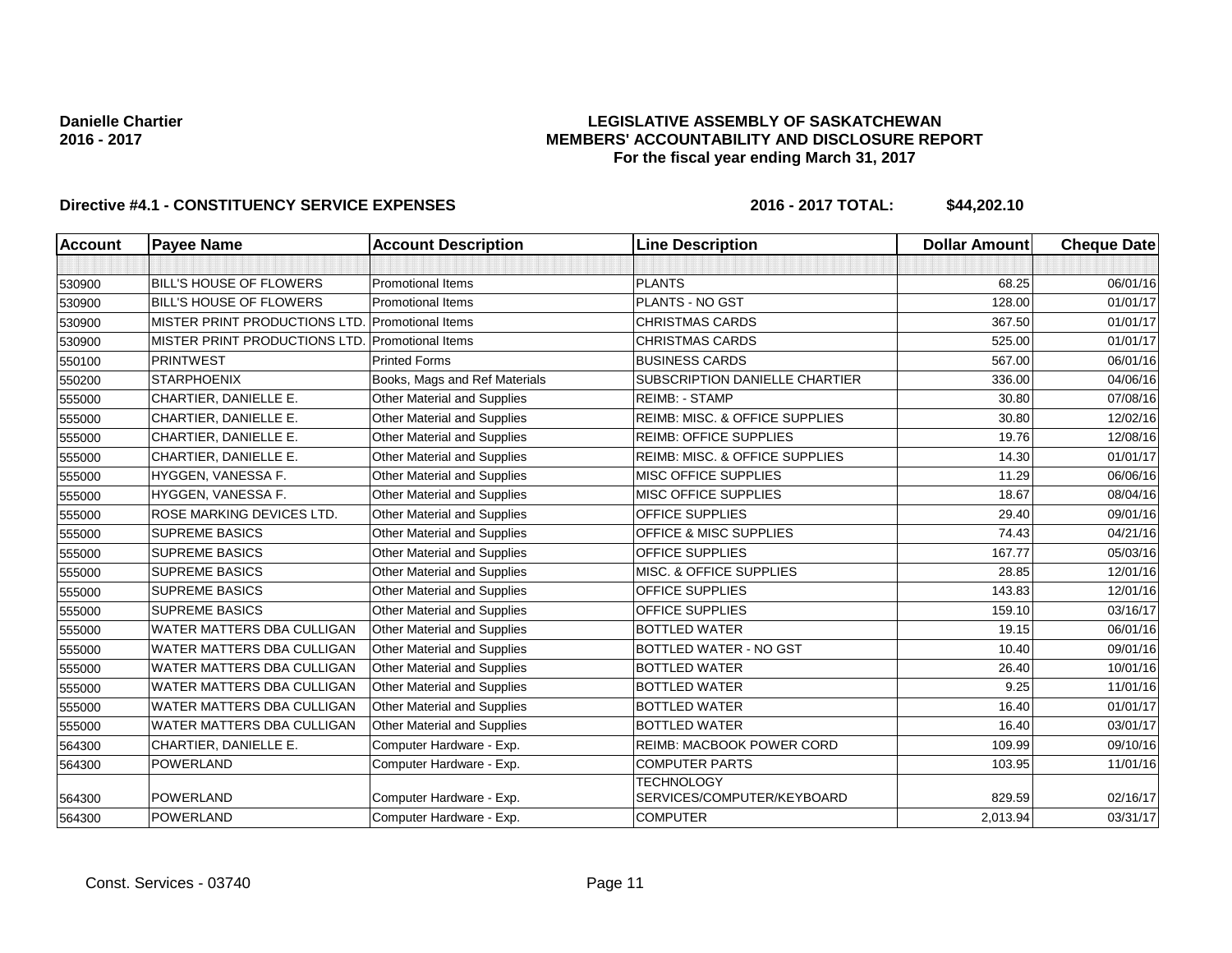### **LEGISLATIVE ASSEMBLY OF SASKATCHEWAN MEMBERS' ACCOUNTABILITY AND DISCLOSURE REPORT For the fiscal year ending March 31, 2017**

| <b>Account</b> | <b>Pavee Name</b>     | <b>Account Description</b>                  | <b>ILine Description</b>         | Dollar Amount | <b>Cheque Datel</b> |
|----------------|-----------------------|---------------------------------------------|----------------------------------|---------------|---------------------|
|                |                       |                                             |                                  |               |                     |
| 564600         | HYGGEN, VANESSA F.    | Computer Software - Exp                     | SOFTWARE                         | 263.98        | 08/16/16            |
| 564600         | <b>POWERLAND</b>      | Computer Software - Exp                     | SOPHOS CLOUD ENDPOINT PROTECTION | 47.25         | 02/09/17            |
| 565200         | CHARTIER, DANIELLE E. | <b>Office Furniture and Equipment - Exp</b> | <b>REIMB: AIR PURIFIER</b>       | 406.98        | 08/01/16            |
| 565200         | HYGGEN, VANESSA F.    | <b>Office Furniture and Equipment - Exp</b> | CANOPY/TABLE/CHAIRS              | 486.11        | 06/16/16            |
| 588950         |                       |                                             | Prepaid Expense Adjustment       | (4,010.67)    | 03/31/17            |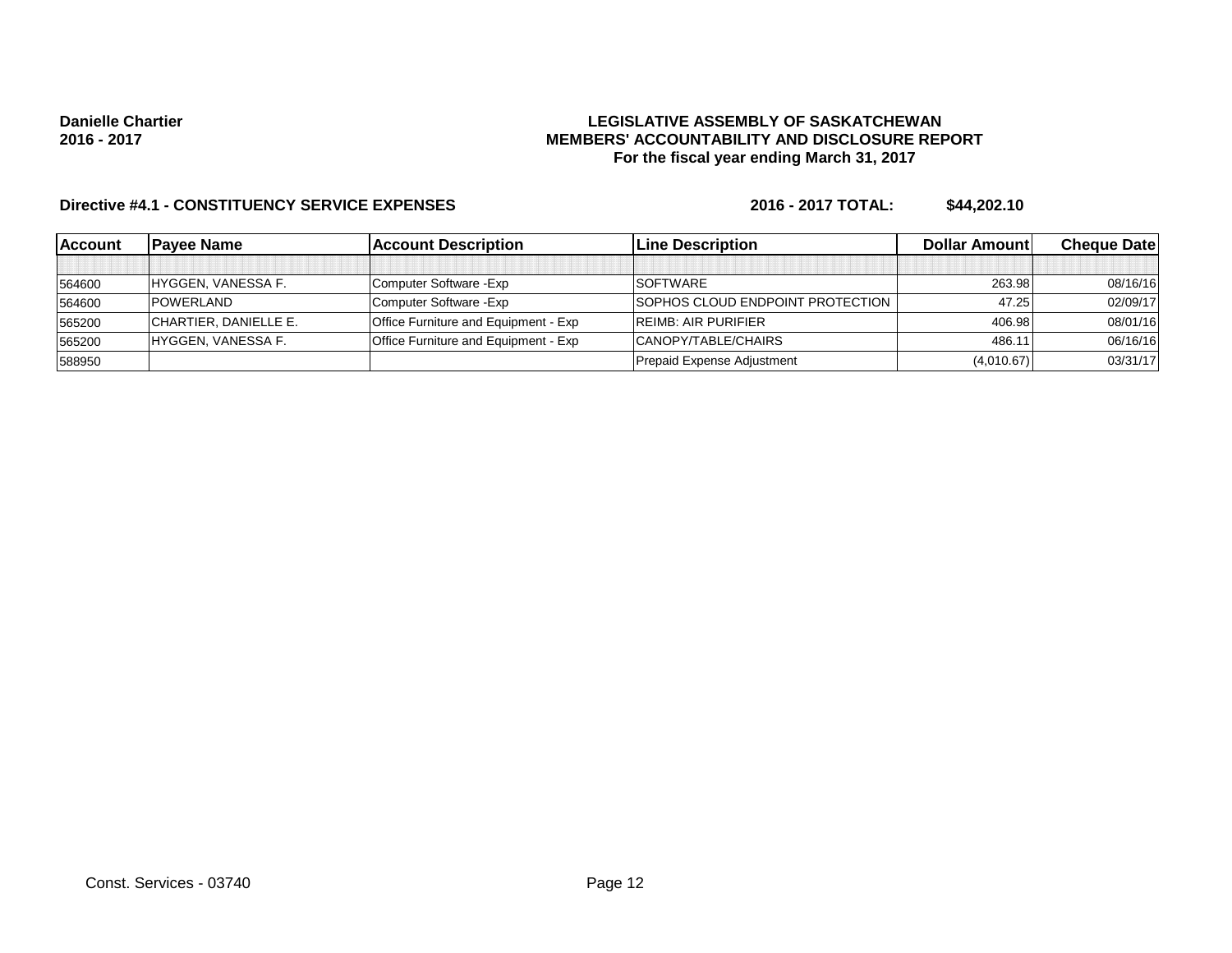### **LEGISLATIVE ASSEMBLY OF SASKATCHEWAN MEMBERS' ACCOUNTABILITY AND DISCLOSURE REPORT For the fiscal year ending March 31, 2017**

# Directive #6 - CONSTITUENCY ASSISTANT EXPENSES 2016 - 2016 - 2017 TOTAL: \$65,042.81

| <b>Account</b> | <b>Payee Name</b>     | <b>Account Description</b>                    | <b>Dollar Amount</b> | <b>Cheque Date</b> |
|----------------|-----------------------|-----------------------------------------------|----------------------|--------------------|
|                |                       |                                               |                      |                    |
| 513000         | HYGGEN, VANESSA F.    | Out-of-Scope Permanent                        | 1992.08              | 05/25/16           |
| 513000         | HYGGEN, VANESSA F.    | Out-of-Scope Permanent                        | 2,213.42             | 07/05/16           |
| 513000         | HYGGEN, VANESSA F.    | Out-of-Scope Permanent                        | 1,770.74             | 03/01/17           |
| 514000         | SMITH, CARLA L.       | Casual/Term                                   | 168.24               | 12/20/16           |
| 514000         | GOSSEN, JUDITH        | Casual/Term                                   | 517.90               | 02/14/17           |
| 513000         | HYGGEN, VANESSA F.    | Out-of-Scope Permanent                        | 1,992.08             | 08/16/16           |
| 513000         | HYGGEN, VANESSA F.    | Out-of-Scope Permanent                        | 1,770.74             | 03/28/17           |
| 513000         | HYGGEN, VANESSA F.    | Out-of-Scope Permanent                        | 1,992.08             | 09/01/16           |
| 513000         | HYGGEN, VANESSA F.    | Out-of-Scope Permanent                        | 1,770.74             | 12/06/16           |
| 513000         | HYGGEN, VANESSA F.    | Out-of-Scope Permanent                        | 1,816.85             | 01/17/17           |
| 513000         | HYGGEN, VANESSA F.    | Out-of-Scope Permanent                        | 1770.74              | 02/01/17           |
| 513000         | HYGGEN, VANESSA F.    | Out-of-Scope Permanent                        | 1,770.74             | 06/21/16           |
| 513000         | HYGGEN, VANESSA F.    | Out-of-Scope Permanent                        | 1,992.08             | 10/12/16           |
| 514000         | GOSSEN, JUDITH        | Casual/Term                                   | 258.95               | 11/22/16           |
| 514000         | GOSSEN, JUDITH        | Casual/Term                                   | 517.9                | 12/20/16           |
| 514000         | <b>GOSSEN, JUDITH</b> | Casual/Term                                   | 384.84               | 05/10/16           |
| 513000         | HYGGEN, VANESSA F.    | Out-of-Scope Permanent                        | 1,770.74             | 10/25/16           |
| 519900         | None (Default)        | Change in Y/E Accrued Empl Leave Entitlements | $-395.28$            | 05/18/16           |
| 514000         | SMITH, CARLA L.       | Casual/Term                                   | 504.75               | 04/01/17           |
| 514000         | SMITH, CARLA L.       | Casual/Term                                   | 168.24               | 03/14/17           |
| 514000         | GOSSEN, JUDITH        | Casual/Term                                   | 841.61               | 04/26/16           |
| 514000         | GOSSEN, JUDITH        | Casual/Term                                   | 643.80               | 12/06/16           |
| 514000         | GOSSEN, JUDITH        | Casual/Term                                   | 1,136.54             | 07/19/16           |
| 513000         | HYGGEN, VANESSA F.    | Out-of-Scope Permanent                        | 1,992.08             | 05/10/16           |
| 513000         | HYGGEN, VANESSA F.    | Out-of-Scope Permanent                        | 1,992.08             | 07/19/16           |
| 513000         | HYGGEN, VANESSA F.    | Out-of-Scope Permanent                        | 1,770.74             | 11/08/16           |
| 513000         | HYGGEN, VANESSA F.    | Out-of-Scope Permanent                        | 1,770.74             | 09/13/16           |
| 514000         | <b>GOSSEN, JUDITH</b> | Casual/Term                                   | 722.92               | 01/04/17           |
| 514000         | GOSSEN, JUDITH        | Casual/Term                                   | 643.80               | 09/27/16           |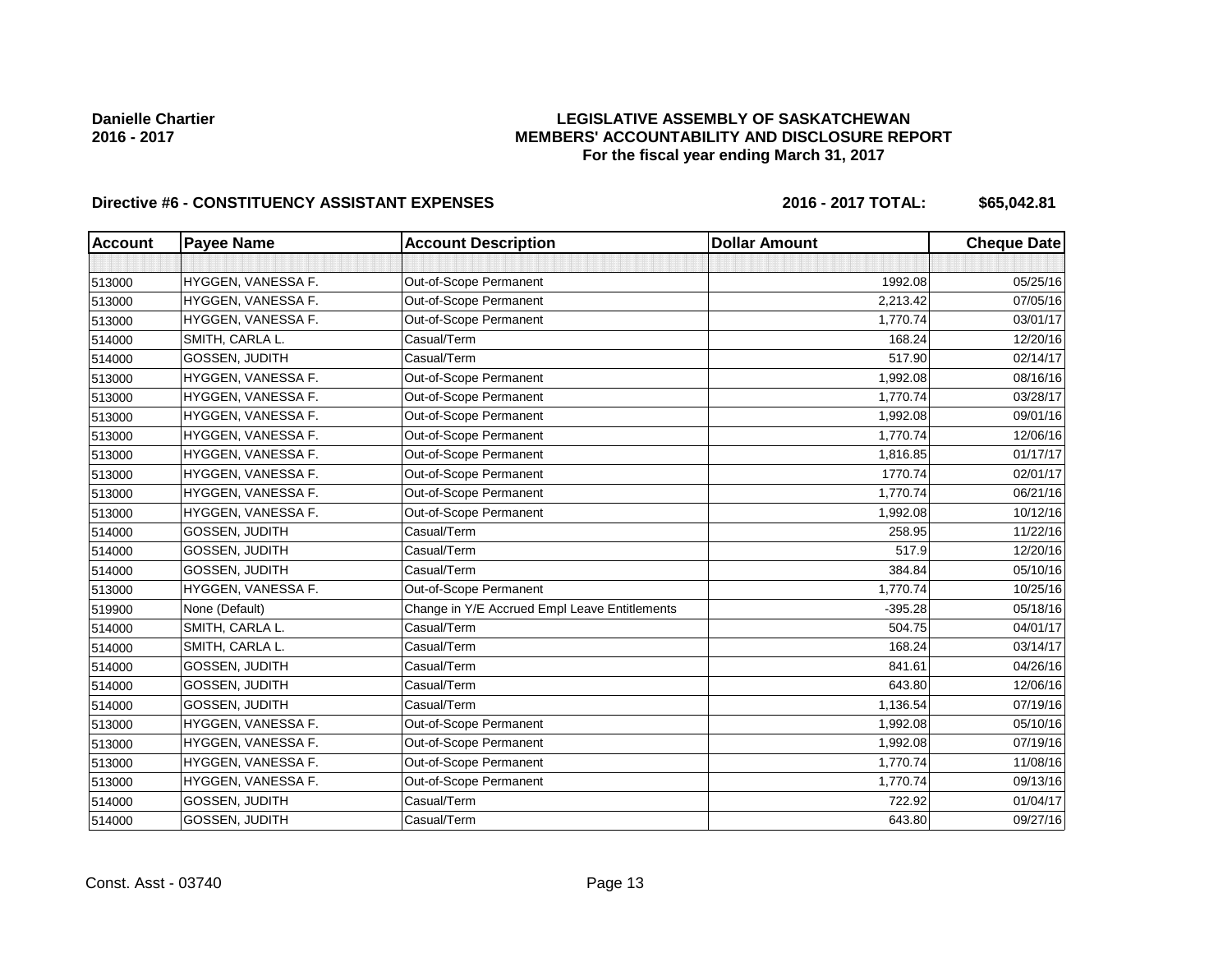### **LEGISLATIVE ASSEMBLY OF SASKATCHEWAN MEMBERS' ACCOUNTABILITY AND DISCLOSURE REPORT For the fiscal year ending March 31, 2017**

# Directive #6 - CONSTITUENCY ASSISTANT EXPENSES 2016 - 2016 - 2017 TOTAL: \$65,042.81

| <b>Account</b> | <b>Payee Name</b>     | <b>Account Description</b>                    | <b>Dollar Amount</b> | <b>Cheque Date</b> |
|----------------|-----------------------|-----------------------------------------------|----------------------|--------------------|
|                |                       |                                               |                      |                    |
| 514000         | GOSSEN, JUDITH        | Casual/Term                                   | 517.90               | 02/01/17           |
| 514000         | GOSSEN, JUDITH        | Casual/Term                                   | 1,294.78             | 03/01/17           |
| 513000         | HYGGEN, VANESSA F.    | Out-of-Scope Permanent                        | 1770.74              | 06/07/16           |
| 519900         | None (Default)        | Change in Y/E Accrued Empl Leave Entitlements | 1,127.92             | 04/07/17           |
| 514000         | GOSSEN, JUDITH        | Casual/Term                                   | 776.88               | 11/08/16           |
| 514000         | GOSSEN, JUDITH        | Casual/Term                                   | 776.88               | 09/13/16           |
| 514000         | GOSSEN, JUDITH        | Casual/Term                                   | 258.95               | 07/05/16           |
| 514000         | GOSSEN, JUDITH        | Casual/Term                                   | 258.95               | 01/17/17           |
| 513000         | HYGGEN, VANESSA F.    | Out-of-Scope Permanent                        | 1,770.74             | 03/14/17           |
| 513000         | HYGGEN, VANESSA F.    | Out-of-Scope Permanent                        | 1,992.08             | 09/27/16           |
| 514000         | SMITH, CARLA L.       | Casual/Term                                   | 238.35               | 12/06/16           |
| 514000         | <b>GOSSEN, JUDITH</b> | Casual/Term                                   | 517.91               | 04/01/17           |
| 513000         | HYGGEN, VANESSA F.    | Out-of-Scope Permanent                        | 1,770.74             | 01/04/17           |
| 513000         | HYGGEN, VANESSA F.    | Out-of-Scope Permanent                        | 1,770.74             | 02/14/17           |
| 513000         | HYGGEN, VANESSA F.    | Out-of-Scope Permanent                        | 1770.74              | 12/20/16           |
| 514000         | SMITH, CARLA L.       | Casual/Term                                   | 238.35               | 11/22/16           |
| 514000         | <b>GOSSEN, JUDITH</b> | Casual/Term                                   | 258.95               | 10/12/16           |
| 514000         | GOSSEN, JUDITH        | Casual/Term                                   | 625.82               | 10/25/16           |
| 514000         | GOSSEN, JUDITH        | Casual/Term                                   | 517.9                | 03/28/17           |
| 514000         | <b>GOSSEN, JUDITH</b> | Casual/Term                                   | 776.88               | 09/01/16           |
| 513000         | HYGGEN, VANESSA F.    | Out-of-Scope Permanent                        | 1106.71              | 04/26/16           |
| 513000         | HYGGEN, VANESSA F.    | Out-of-Scope Permanent                        | 1770.74              | 04/01/17           |
| 513000         | HYGGEN, VANESSA F.    | Out-of-Scope Permanent                        | 1992.08              | 11/22/16           |
| 513000         | HYGGEN, VANESSA F.    | Out-of-Scope Permanent                        | 1770.74              | 08/03/16           |
| 514000         | GOSSEN, JUDITH        | Casual/Term                                   | 517.9                | 08/16/16           |
| 514000         | GOSSEN, JUDITH        | Casual/Term                                   | 776.88               | 08/03/16           |
| 514000         | GOSSEN, JUDITH        | Casual/Term                                   | 258.95               | 03/14/17           |
| 514000         | <b>GOSSEN, JUDITH</b> | Casual/Term                                   | 776.88               | 06/07/16           |
| 514000         | GOSSEN, JUDITH        | Casual/Term                                   | 258.95               | 05/25/16           |